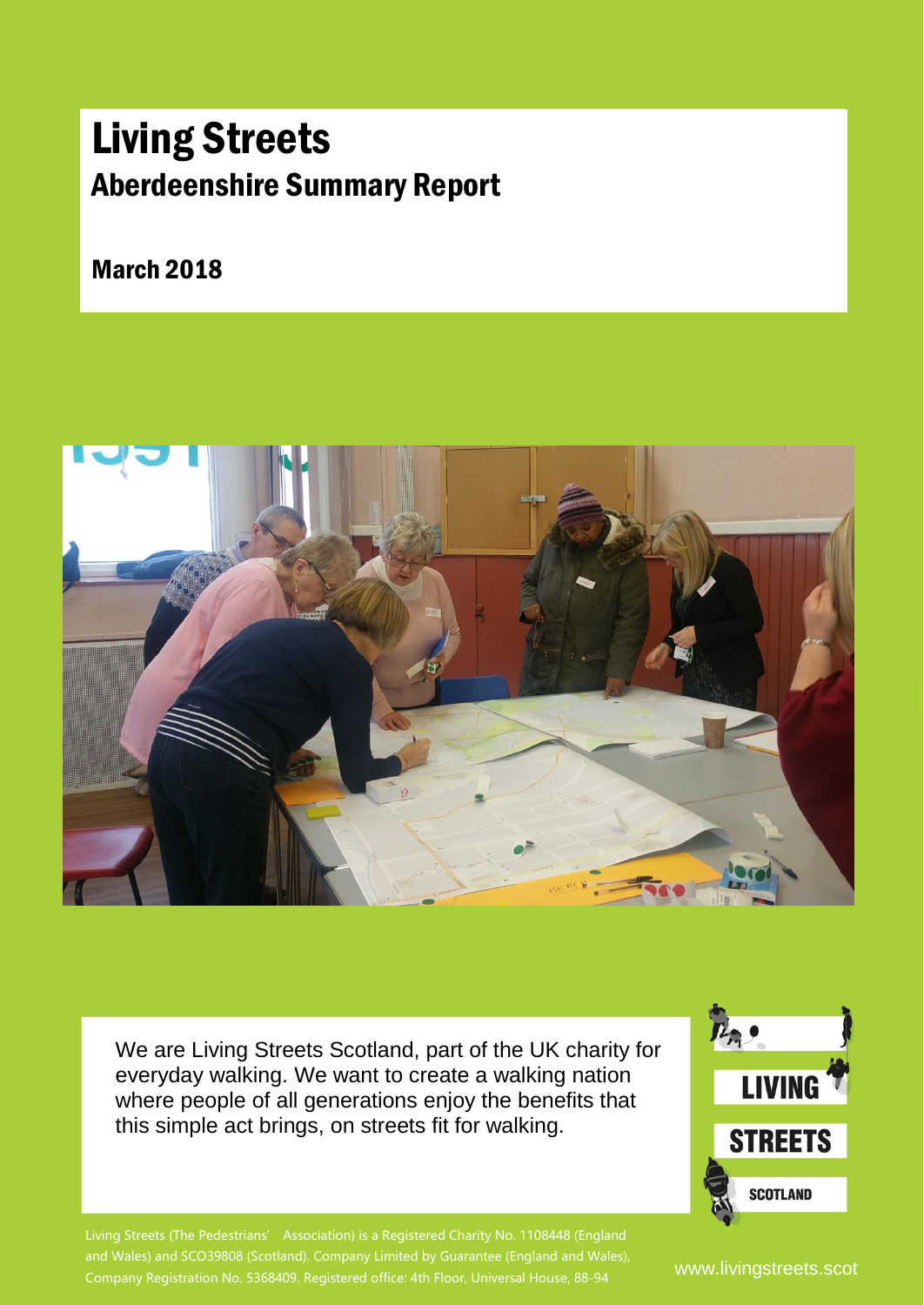## Contents page

- Page 3 Living Streets Scotland
- Page 3 Introduction
- Page 4 Aberdeenshire wide themes
- Page 7 Contacts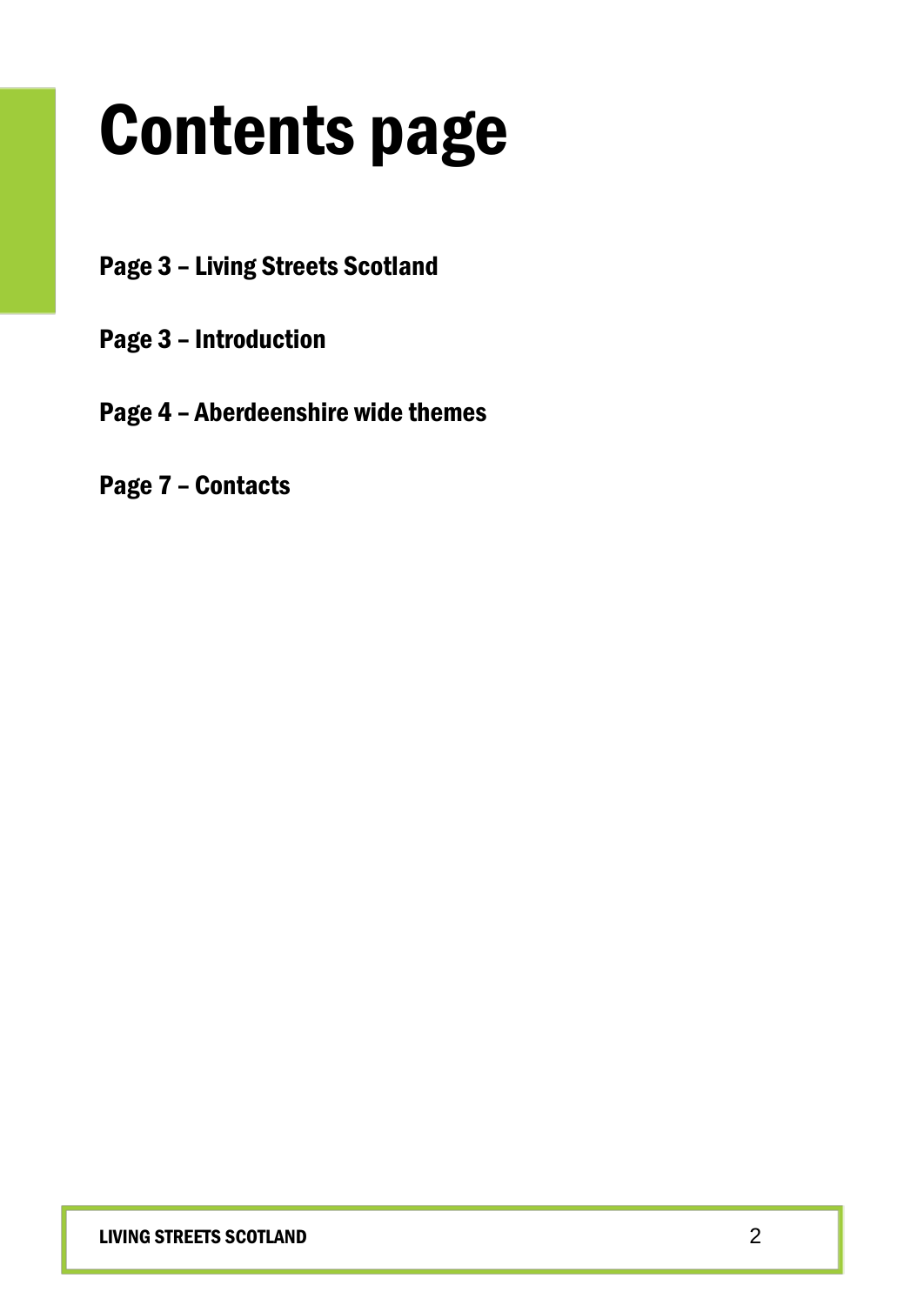# Living Streets Scotland

We are Living Streets Scotland, part of the UK charity for everyday walking. We want to create a walking nation, free from congested roads and pollution, reducing the risk of preventable illness and social isolation and making walking the natural choice. We believe that a walking nation means progress for everyone. Our ambition is to enable people of all generations to enjoy the benefits that this simple act brings and to ensure all our streets are fit for walking.

### Introduction

Living Streets Scotland, LSS, was asked to speak to local communities in Aberdeenshire to gather evidence supporting the development if Integrated Travel Town Masterplans for 5 settlements in the county. Each Masterplan looks at different aspects of active travel and public transport within that community, and across Aberdeenshire. Our work looked more specifically at the needs of local residents in each settlement with regards to making every day utility journeys on foot, and also considered access to public transport for longer journeys. LSS Project Coordinator used a Community Street Audit approach to engage local residents to identify key routes linking amenities and facilities they considered most important, and then to walk the routes to record assets and barriers for walking, and make recommendations for improvements. Levels of participation from local residents varied from town to town, however efforts were made by the LSS project Coordinator to engage residents via community councils, and other active local groups. The project Coordinator actively sought participation from local residents who could be considered to be more vulnerable as pedestrians, including older residents living in sheltered housing facilities or attending day services and lunch clubs, and residents with a mobility or sensory disability. Activity also targeted young people living in each settlement. These groups of residents were specifically targeted for participation as being least likely to have access to a car, and to be most reliant on and affected by the quality of streets and spaces for walking to keep connected to their communities and to be able to access essential facilities.

Separate Community Street Audit reports have been written for each town, however a number of themes have emerged from our activities that cut across different settlements and reflect broader issues for residents in Aberdeenshire, including more vulnerable residents. There is scope within the ITT Master planning process to take action on these emerging themes at a local level; and to inform decision making with regards to active travel and public transport access across the local authority area.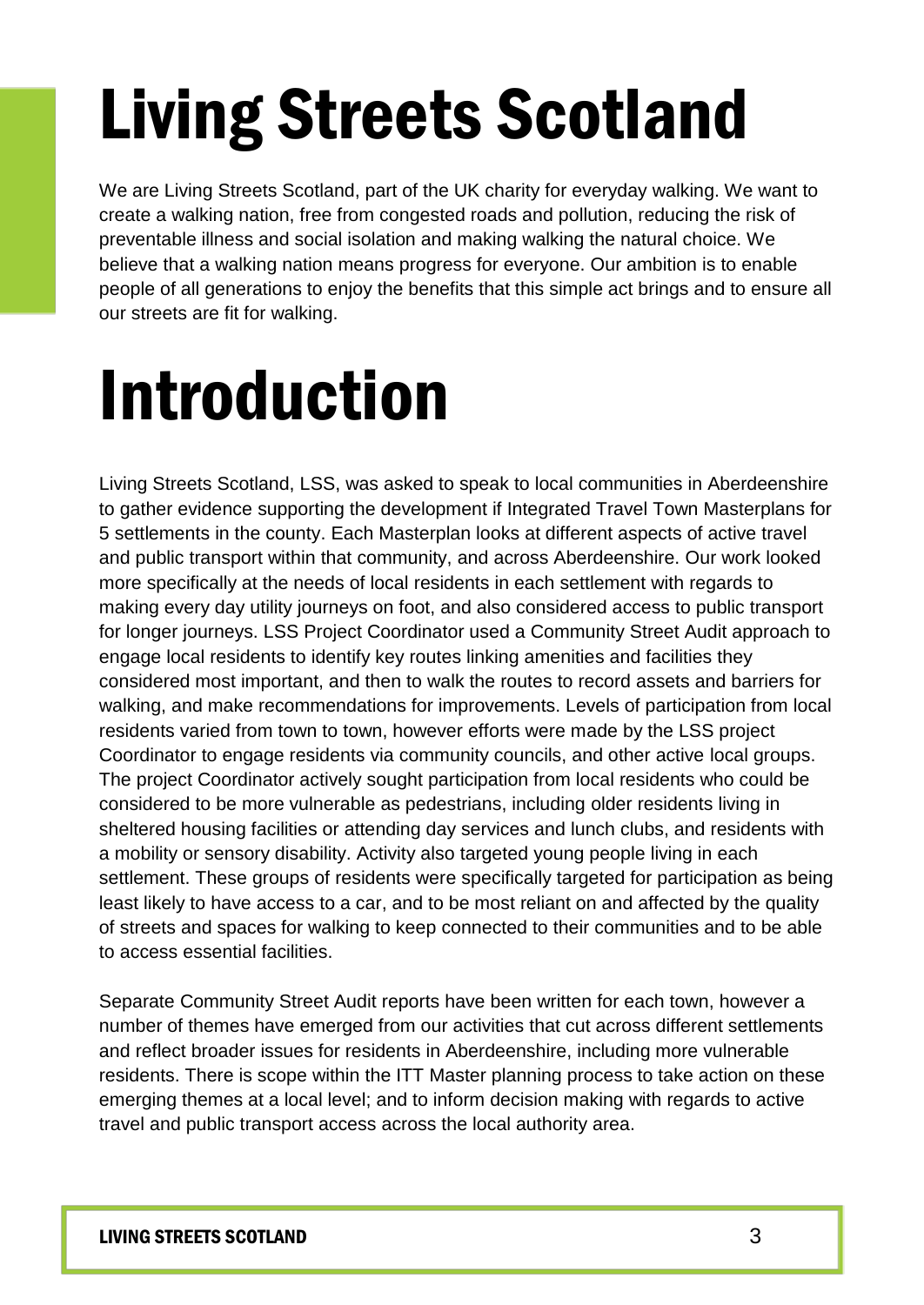## Aberdeenshire wide themes

#### **Need for improved cross departmental working with a joint focus on delivering more walkable communities**

It was clear from speaking to local communities that some of the barriers to walking for short local journeys could only be resolved by several Aberdeenshire Council teams working more closely together. For example, to reduce the effect of badly replaced bins on collection day would need cooperation from the refuse team. To reduce the amount of and/or perception of anti-social behaviour in the evenings would need cooperation from Police Scotland, Community safety team, Education and Culture and Leisure. At the workshops it became apparent from speaking to council officers supporting community planning activity at Area Partnership level that there was already work being taken forward focusing on some of the themes emerging from LSS Community Street Audit activity. For example, an extensive programme of Place Standard workshops had recently been taken forward across Banff and Buchan, feeding in to the development of Community Action Plans<sup>1</sup>. It would be useful to speak to council colleagues working at a local level to map out their current focus and activity, in order to coordinate both engagement activity, and align ITT masterplans to Community Action Plans and Locality plans. There are some useful local contacts in the contacts section below.

#### **Understanding the impact of Planning and development of local services for those walking, cycling, and using public transport**

There were several communities that spoke about new housing being built on the edges of existing communities and new community centres, schools and supermarkets being built beside them. This was causing issues for some residents because these were seen as being too far away. This was apparent in Banff where the community centre had moved from the town centre to the edge of the town, meaning the residents from the sheltered housing stopped attending activities as they couldn't make it up the hill. Banchory residents said that the town feels divided into two halves, the old town and new town. They also said that services were being skewed away from the residents that had been there the longest. Having services on the outskirts unfairly hits the least mobile within the community and may mean they have to drive or take taxis to access services, incurring an additional expense that may be out of the reach of some in these groups.

l

<sup>1</sup> http://www.ouraberdeenshire.org.uk/your-area/buchan/community-planning-in-action/place-standardassessments/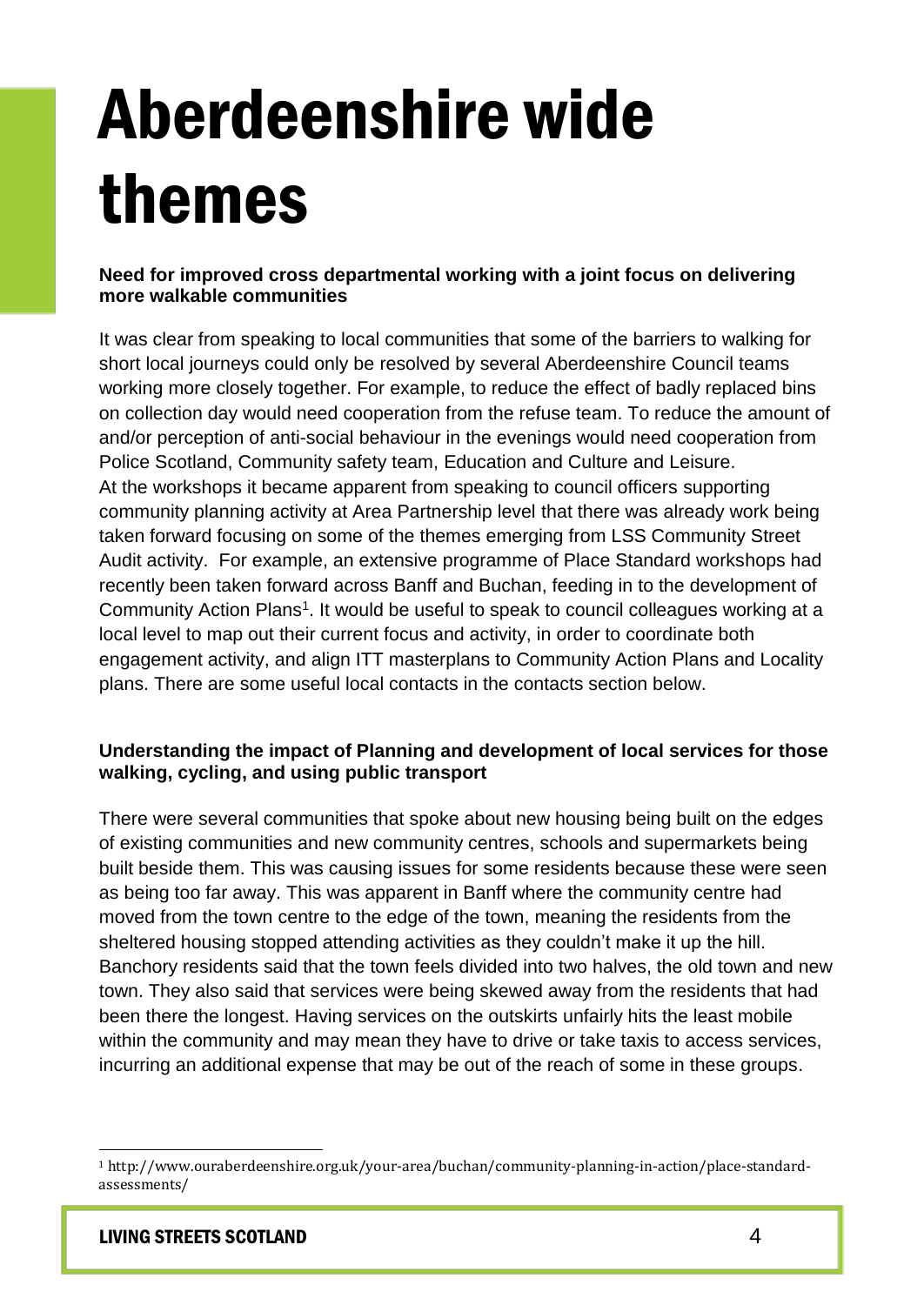#### **Further education and culture change around 'Active Travel'**

Culture promotion and education around 'Active Travel' and what the Integrated Travel Town Masterplan aims to deliver. In general residents had not heard about the ITTM and did not have an understanding of what behaviour changes it was aimed at achieving. The term active travel can itself be a barrier as it is not recognised by most people as meaning walking and cycling for short journeys. It may be worth considering a marketing campaign to increase public understanding of 'Active Travel' or rebranding it to 'Walking and Cycling for everyday journeys'. This could be with bus and bus stop adverts in local communities. In addition, working more closely with council colleagues supporting community planning to promote the ITTM work locally.

#### **Further education and culture change around parking**

Culture change is needed around parking. Residents reported many parking issues involving double yellow lines and double parking and the feeling that drivers 'need' to park at the front of the shop they are visiting or school during pick up and drop off. This was especially evident in Banchory where there were many empty free parking spaces within a 5 minute walk of the High Street and yet people still double parked or parked on double yellow lines.

Trialling Park and Stride<sup>2</sup> in schools or setting a walking zone<sup>3</sup> around schools can encourage children and parents to walk more and reduce congestion around the schools.

#### **Further education around issue reporting**

Participants felt that since Aberdeenshire council changed their phone systems to a general call centre they don't know how to contact local services. This was mainly due to the lack of promotion of the new call centre number. Many older people did not have internet access to report issues and phoning would be their main way to contact the council. One workshop thought it would be useful to have the contact centre number on the side of council vehicles.

#### **Closer working with local disabled residents and Access Panels**

People with mobility issues feel that the council officers have little understanding of what it feels like to walk around towns using a walking aid or wheelchair. Several communities commented that 'If they tried walking along there with a walker or wheelchair they wouldn't have built it like that'. Working closely with disabled residents and access panels would improve communication and may help residents feel involved in the process.

l <sup>2</sup> <https://www.livingstreets.org.uk/media/2954/park-and-stride.pdf>

<sup>3</sup> <https://www.livingstreets.org.uk/media/2031/walking-zones-guide-print.pdf>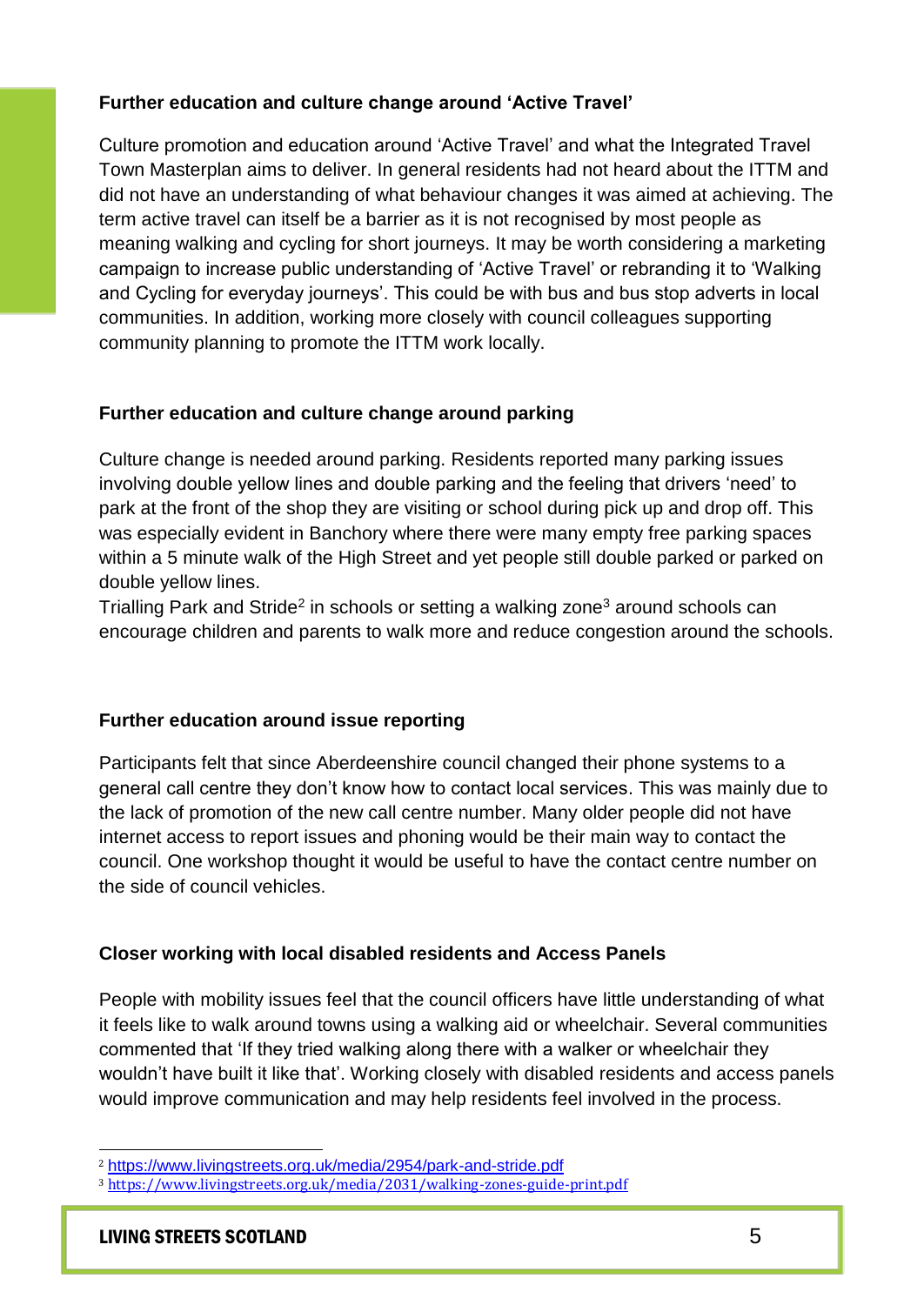#### **Loss or lack of local voluntary transport service**

There is a lack of transport options for the most rural communities, especially since the loss of many volunteer transport schemes. This was mentioned by people with health conditions that had to attend essential hospital appointments in Aberdeen. The only options were to drive or take the bus, or taxi. If you couldn't drive it may mean a long bus journey, often with a very early start to attend appointments. There are fairly regular bus services to Aberdeen from Westhill, Stonehaven, Oldmeldrum and Banchory. Services from Macduff and Banff can take round 2 hours. Depending on health issues this was sometimes not an option. The recent closure of volunteer driving schemes has left many people to rely on friends and family to take them or expensive taxi trips.

#### **Loss of local banking facilities**

Bank closures are affecting older residents more than the rest of community as they are less likely to use internet or mobile banking. Also in the communities that have a visiting mobile bank, these are impossible for wheelchair users to access and it can be uncomfortable to wait outside in inclement weather. The ITTM process could help look at local public transport routes to remaining bank services.

#### **Anti-Social behaviour**

Anti-social behaviour was mentioned by several communities as a reason they didn't feel safe going out at night. This anti-social behaviour usually took the form of young people in cars either racing along streets or congregating in the town and being loud late at night. Residents felt that the Police and local authority did little to stop this behaviour.

#### **New LED street Lighting**

Low lighting levels given out by newly installed LED street lighting was highlighted as a safety issue for older and more vulnerable pedestrians. They reported that they didn't feel safe going out at night in certain areas or streets. There was also a lack of knowledge of how to report lighting issues to the Council.

#### **Running the gauntlet on bin day**

Wheelie bins blocking pavements were a common theme across all towns. Local residents felt excluded from some streets on bin days. Some thought that the bins should be left on the carriageway by the kerb rather than on the footway, especially if there was a narrow footway. Although not directly applicable to the ITTM process this is maybe an issue that should be highlighted to council colleagues in the Refuse Department, so that they can work with communities to find solutions.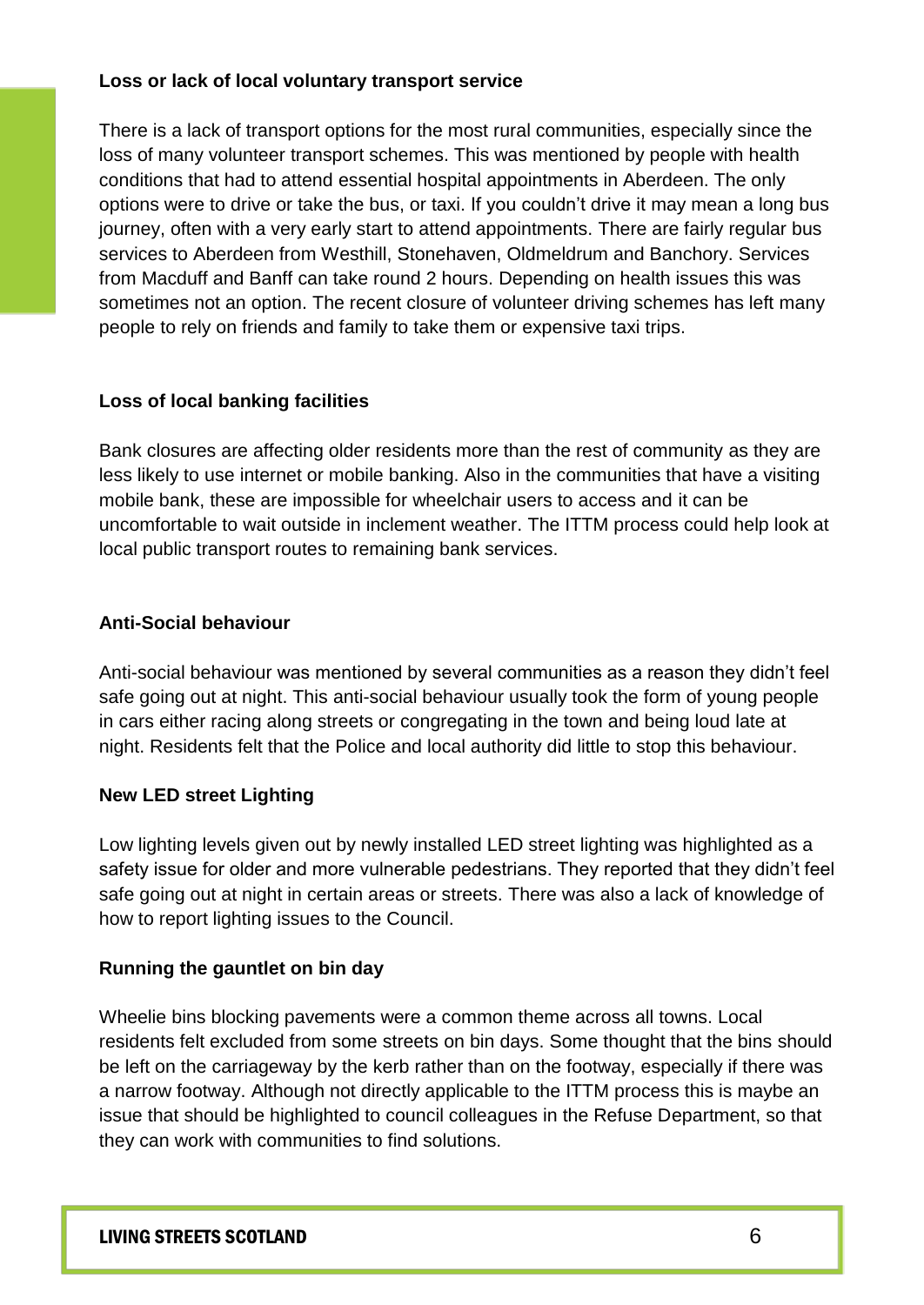### Contacts

This report is being submitted to:

- Aberdeenshire Council Transport team
- Local Councillors and workshop participants

#### **Contacts**

Avril McKenzie, Living Streets Scotland [avril.mckenzie@livingstreets.org.uk](mailto:avril.mckenzie@livingstreets.org.uk)

Banchory – [lizzy.shepherd@aberdeenshire.gov.uk,](mailto:lizzy.shepherd@aberdeenshire.gov.uk) Area project officer Stonehaven - [diane.strachan@aberdeenshire.gov.uk,](mailto:diane.strachan@aberdeenshire.gov.uk) Area project officer Macduff and Banff - [Naomi.mason@aberdeenshire.gov.uk,](mailto:Naomi.mason@aberdeenshire.gov.uk) Project Officer Banff and Macduff Oldmeldrum - [debra.campbell@aberdeenshire.gov.uk,](mailto:debra.campbell@aberdeenshire.gov.uk) Community Planning Officer Westhill - [jill.sowden@aberdeenshire.gov.uk,](mailto:jill.sowden@aberdeenshire.gov.uk) Garioch Community Planning Officer